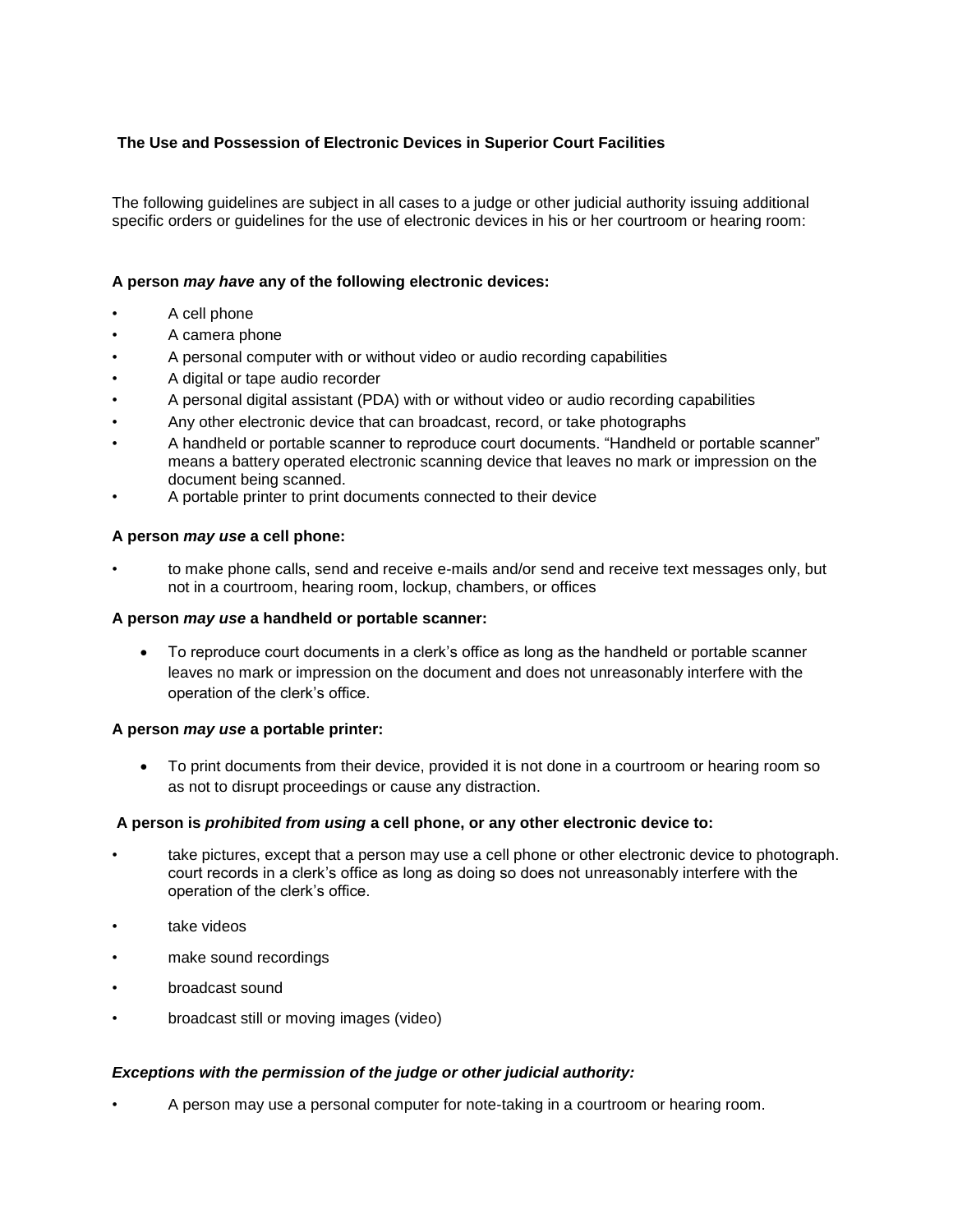• A person who is a participant in a hearing or trial may use a personal computer or other electronic device in a courtroom or hearing room.

Other electronic devices may be used in a courtroom if permitted by the judge or other judicial authority or permitted by court rules.

#### **For members of the media:**

- Members of the media, as defined in Section 1-10A of the Practice Book may broadcast, televise, record and photograph court proceedings and trials if permitted by court rules and approved by the judicial authority.
- Other than the broadcasting, televising, recording and photographing of court proceedings and trials, members of the media, as defined in Section 1-10A of the Practice Book, may record video and take photographs inside a courthouse, if:
	- o The videotaping or photographing takes place only within normal working hours;
	- o The videotaping or photographing is not disruptive;
	- o Members of the public are not included in the videos or photographs, unless written permission is obtained; and
	- o The requests are approved by the Chief Court Administrator, in consultation with the appropriate Administrative Judge.

All requests to broadcast, televise, record and photograph should be submitted to the External Affairs Division.

### *Miscellaneous:*

A person may use an electronic device to make an audio or video recording or to take photographs of a public meeting that is subject to the Freedom of Information Act and which is taking place in a superior court facility subject to the following:

- The recording or photographing is done as inconspicuously as possible.
- The recording or photographing is done in a safe, non-disruptive manner.
- The group holding a public meeting subject to the Freedom of Information Act may decide before the meeting reasonable rules controlling the recording or photographing of the meeting based on the need for:
	- o order,
	- o safety, and
	- o decorum of the public agency and those attending the meeting.
	- $\circ$  Persons using equipment for recording or photographing a public meeting may use the equipment only for those purposes and shall not use it for any other purposes except as permitted by these guidelines.

The judicial marshals shall make sure that equipment is only used as allowed by these guidelines and any rule adopted by a group holding a meeting that is subject to the Freedom of Information Act. The equipment or the film or other media used in making a recording or photograph may be confiscated if the